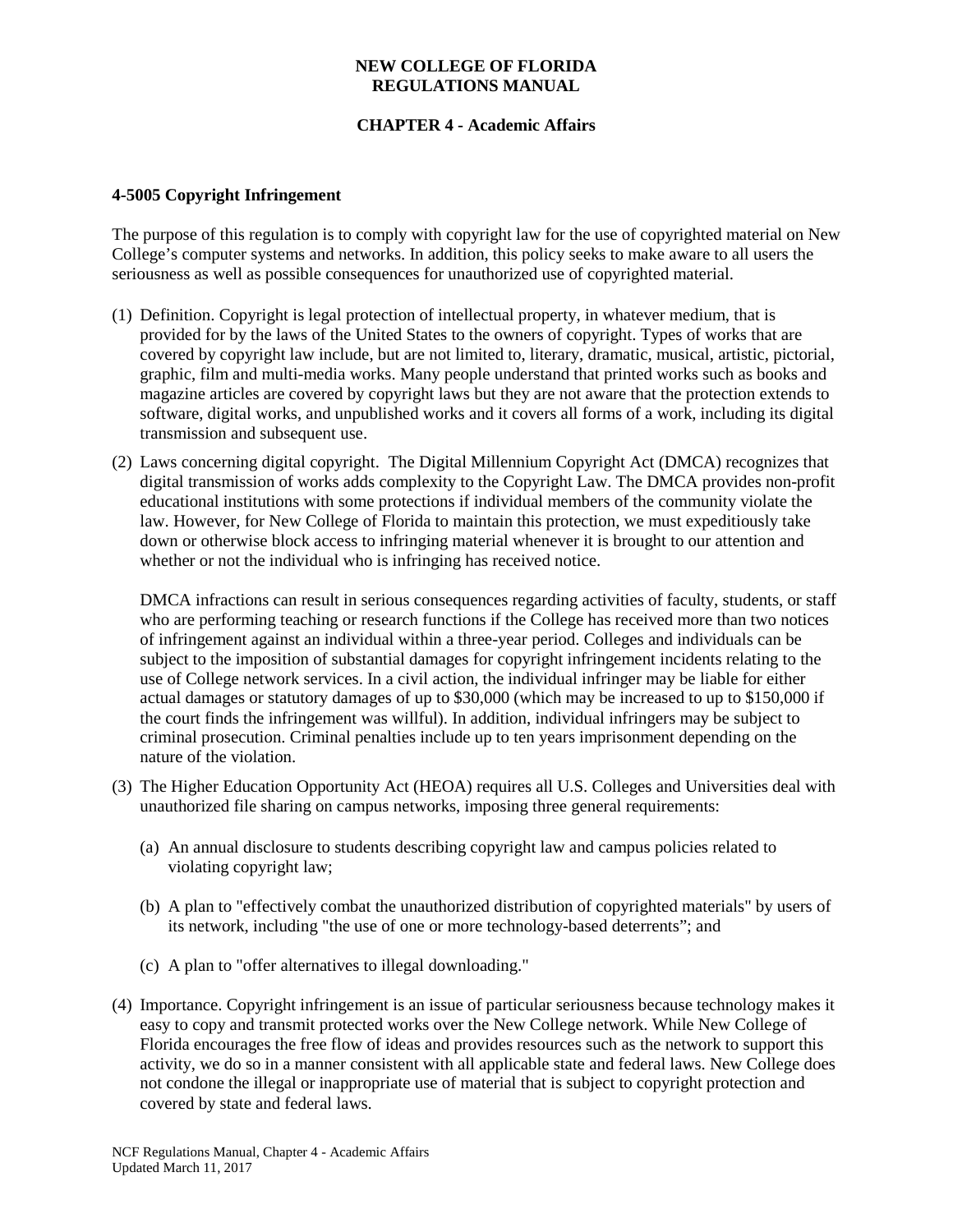### **NEW COLLEGE OF FLORIDA REGULATIONS MANUAL**

# **CHAPTER 4 - Academic Affairs**

- (5) New College strictly prohibits any and all of the following: copyright, trademark, patent, trade secret or other intellectual property infringement, including but not limited to using any copyrighted names, text or images, offering pirated computer programs or links to such programs, serial or registration numbers for software programs, copyrighted music, etc., as policy on the use of copyrighted material on the Institution's computer systems and networks.
- (6) New College respects the copyrights of those involved in creating and distributing copyrighted material, including music, movies, software, and other literary and artistic works. It is the policy of New College to comply with copyright law. If members of the New College community (faculty, students or staff) utilize copyrighted materials for educational, instructional, research, scholarship and like arenas, the College will follow the legal doctrine of fair use, currently a part of the copyright law.
- (7) Members of the New College community will not make unauthorized copies of copyrighted material on or using New College computer systems, networks or storage media. Users will not store unauthorized copies of copyrighted works using the College's systems, networks and/or storage media. Users should not download, upload, transmit, make available or otherwise distribute copyrighted material without authorization using the College's computer systems, networks, Internet access or storage media. This is inclusive of utilizing peer-to-peer file services that would promote copyright infringement.
- (8) While New College does not generally monitor or limit content of information transmitted on the campus network, it reserves the right to monitor its computer systems, networks and storage media for compliance with this policy, at any time, without notice. Additionally, the College reserves the right to delete from its computer systems and storage media, or restrict access to, any seemingly unauthorized copies of copyrighted materials it may find, at any time.
- (9) Violations. Users who violate this policy are subject to disciplinary action in accordance with the Student Code of Conduct and the New College Employee Handbook. Such disciplinary action may include termination, expulsion and other legal actions. Some examples of copyright infringement that may be found in a college setting:
	- (a) Downloading and sharing MP3 files of music, videos, and games without permission of the copyright owner;
	- (b) Using corporate logos without permission;
	- (c) Placing an electronic copy of a standardized test on a department's web site without permission of the copyright owner;
	- (d) Enhancing a departmental web site with music that is downloaded or artwork that is scanned from a book, all without attribution or permission of the copyright owners;
	- (e) Scanning a photograph that has been published and using it without permission or attribution;
	- (f) Placing a number of full-text articles on a course web page that is not password protected and allowing the web page to be accessible to anyone who can access the Internet;